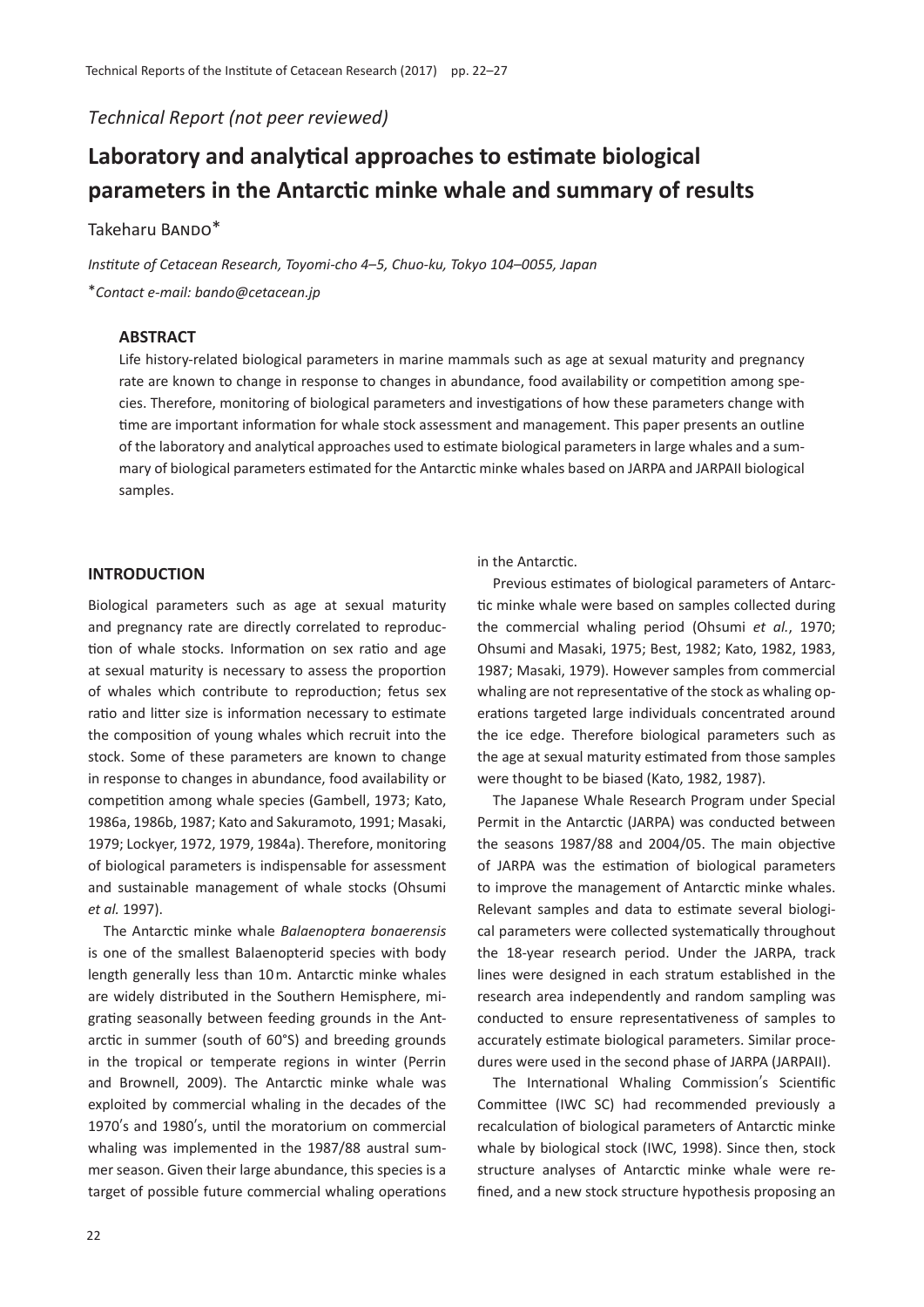ʻEastern Indian Ocean Stock (I-stock)' (distributed mainly between 35°–130°E) and a ʻWestern South Pacific Stock (P-stock)' (distributed mainly between 165°E–145°W) in the Antarctic Ocean, was proposed. Pastene and Goto (2016) presented the latest genetic analyses in support of this hypothesis.

This paper presents an outline of the laboratory and analytical approaches to estimate biological parameters of large whales and a summary of biological parameters estimated for the Antarctic minke whales.

# **MATERIALS AND METHODS**

This section summarizes the sampling and analytical procedures used by different authors for estimating several biological parameters in the Antarctic minke whale.

#### **Age determination based on earplugs**

One of the most important information obtained by JARPA and JARPAII was the age of the whales, which was obtained by examining the internal earplugs of whales.

# *Sampling at the field*

The left and right earplugs were collected carefully by researchers at the field, which were immediately fixed in 10% formalin.

#### *Laboratory work*

At the laboratory, individual age was determined by counting growth layers appearing on the bisected surface of the earplug using a stereoscopic microscope, assuming an annual deposition of growth layers (i.e. one pair of dark and pale laminae accumulated per year) (Figure 1) (Lockyer, 1984b).

#### *Calibration work*

The inter-reader variability has been evaluated under suggestions and guidance from the IWC SC. After such evaluation, the estimated ages with this variability was incorporated into the Statistical Catch-At-Age (SCAA) analysis (IWC, 2012; Kitakado *et al.*, 2013; Punt *et al.*, 2014), which was conducted to estimate the historical and current population trajectories of the stocks as well the natural mortality rates by age classes in the Antarctic minke whale (see below).

The ages of whales with unreadable earplugs have been estimated by applying an age-length-key for the purposes of the SCAA. In more recent years the racemization technique was developed for the Antarctic minke whale (Yasunaga *et al.*, 2017) and therefore this technique can provide age estimation for unreadable earplugs, which in turn will improve the SCAA performance.

## **Sexual maturity determination**

#### *Sampling at the field*

Testes samples of about 1.5 cm square were collected from testes from the right side and immediately fixed in 10% formalin. Ovaries from both sides were collected and preserved at −20°C for later analyses.

#### *Laboratory work*

Sexual maturity of males was determined by examination of histological samples of testes stained by hematoxylineosin. Males with seminiferous tubules over  $100 \,\mu m$ diameter, spermatid or open lumen in the tubules were determined as sexually mature (Figure 2) (Kato, 1986a; Kato *et al.*, 1990, 1991). Sexual maturity for females was



Figure 1. Earplug of Antarctic minke whale.



Figure 2. Histological testis sample of immature (left) and mature (right) Antarctic minke whales.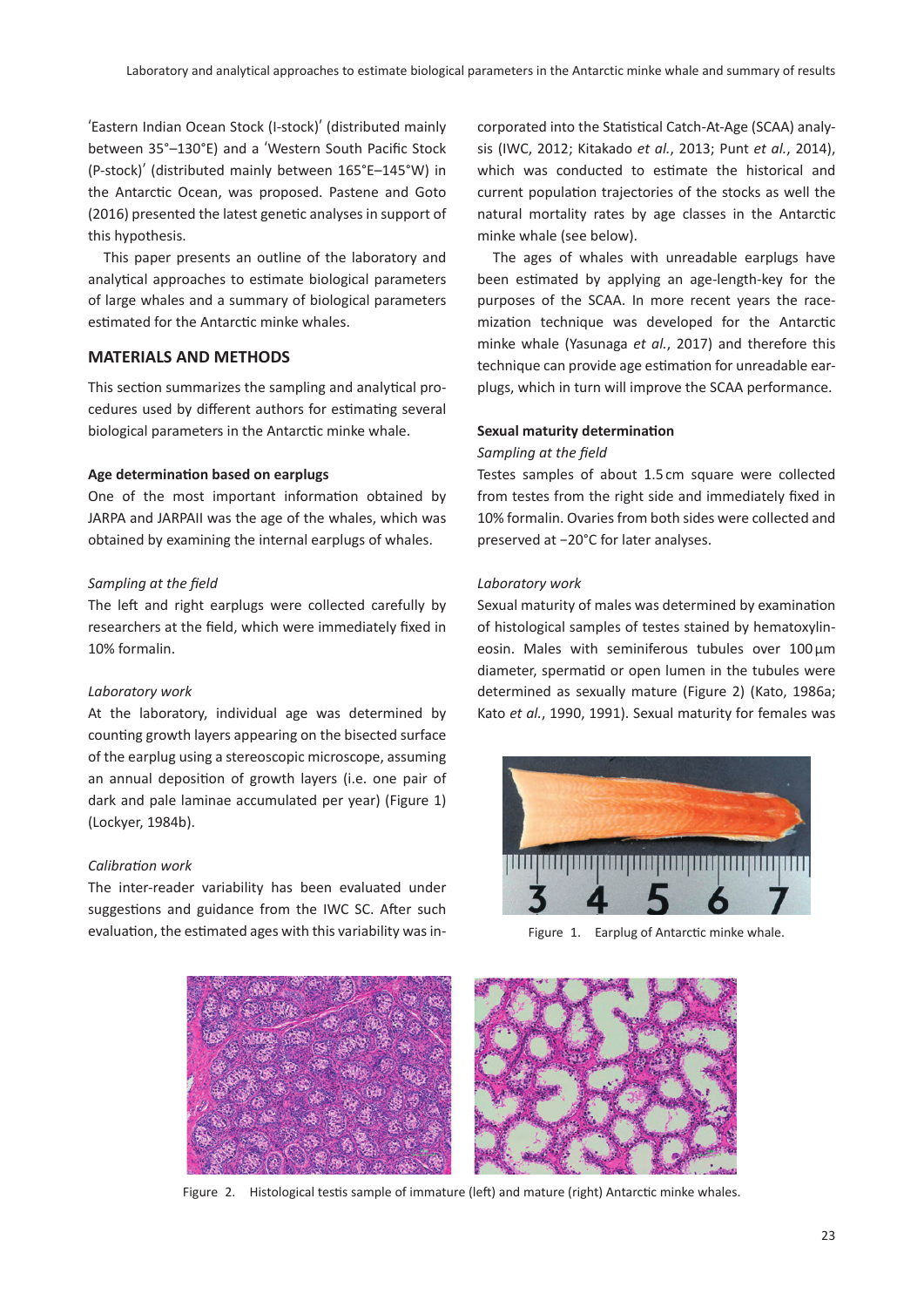determined by the presence of corpora luteum (CL) or albicans (CA) in both ovaries (Lockyer, 1984a) (Figure 3).

#### **Physical maturity**

# *Sampling at the field*

Physical maturity status was identified by examination of vertebrae. The fusion of the vertebral epiphysis to the centrum was known to start at the anterior cervical, then at the posterior caudal vertebrae, and is completed on the middle or posterior dorsal vertebrae (Kato, 1988). A part of the 6th dorsal vertebra which contains cartilage between centrum and anterior epiphysis was collected and fixed in the 10% formalin solution.

## *Laboratory work*

Physical maturity was determined by examination of the vertebrae stained by 0.25% toluidine blue-O solution. Cartilage between epiphyses and centrum was observed by naked eye or stereoscopic microscope. Whales with the epiphyses fused to the centrum were defined as physically mature (Figure 4) (Kato, 1988).

#### **Age/length at sexual maturity**

Body length and age at sexual maturity was estimated by two methods. The first is the body length and age at first ovulation (*Lmov*, *tmov*) (Kato, 1987). Under this method the mean body length and age were calculated for the whales with one corpus luteum and no corpus albicans in both ovaries.

The second method is the body length and age at 50% sexual maturity (*Lm50%*, *tm50%*) (Kato, 1987). Under this method the body length and age at 50% maturity was estimated by logistic regression analysis based on maximum likelihood. The logistic model was fitted to age/ body length and sexual maturity rate as:

$$
Y = \left[1 + e^{(aX + b)}\right]^{-1}
$$

where *Y* is the proportion mature at age/body length *X*, and *a* and *b* are empirical parameters. Age/body length at 50% maturity was calculated as −*ba*−1.

## **Age at physical maturity**

Age at 50% physical maturity was estimated by logistic regression analysis based on maximum likelihood. This is the same as the method for estimation of the age at 50%



Figure 3. Ovary of Antarctic minke whales with corpora lutea (left) and corpora albicantia (right).



Figure 4. Vertebra of physically immature (left) and mature (right) Antarctic minke whale.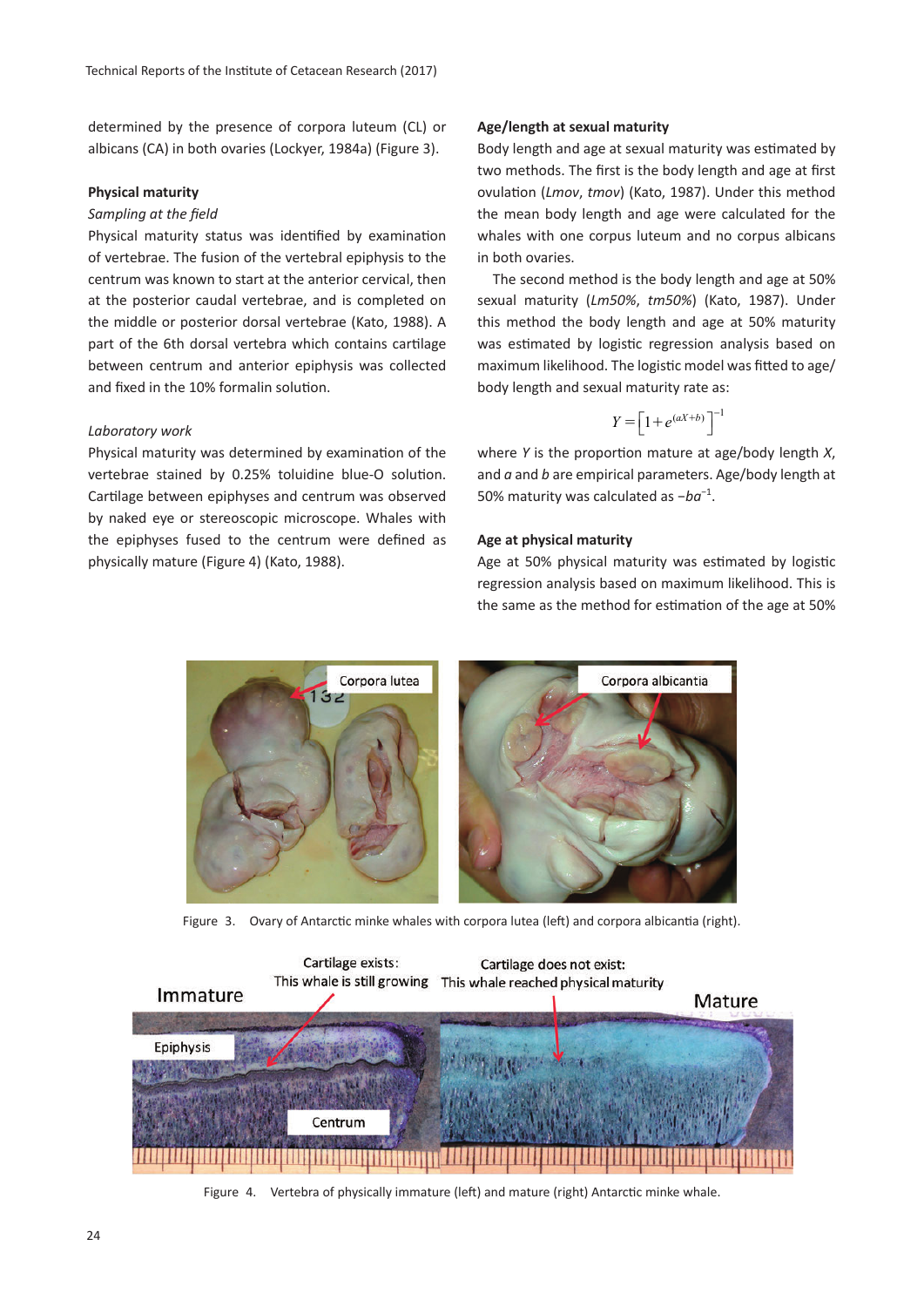sexual maturity (*tm50%*).

#### **Growth curve**

The von Bertalanffy growth model was fitted to the body length and age as:

$$
L_t = L_{\infty} \left( 1 - e^{-K(t - t_0)} \right)
$$

where *L*<sub>t</sub> is the body length at age *t*, *L*<sub>∞</sub> is asymptotic length, *K* is the growth rate coefficient and  $t_0$  is the theoretical time at zero length.

# **Proportion of pregnant whales in matured females (PPF)**

PPF is defined as the proportion of pregnant females within the sexually matured females.

# **Annual ovulation rate**

Annual ovulation rate was estimated by applying linear regression analysis between age and total number of corpora (CL and CA). Only individuals after the 1970 cohort were used because of the reported decline of age at sexual maturity (determined from transition phase in ear plug) from the 1940s to the 1960s cohorts (Kato and Sakuramoto, 1991; Thompson *et al.*, 1999). The regression line was fitted to age 10 and 30 because almost all animals are mature at the age of 10 and sample size was not large enough for ages over 30.

#### **Fetal sex ratio and litter size**

Presence or absence of fetus was identified by cutting both sides of the uterus horn. Fetus sex was identified

by the appearance of the genital organ. Small fetuses of which sex could not be identified were excluded from the analysis.

## **Natural mortality via SCAA**

Natural mortality was estimated by the Statistical Catchat-Age (SCAA) model (Punt *et al.*, 2014). Individual age, abundance and catch history information were incorporated in the SCAA model and age dependent natural mortality was estimated (Punt *et al.*, 2014).

# **SUMMARY OF RESULTS**

Biological parameters of Antarctic minke whales on stock basis (Pastene and Goto, 2016) are presented in Table 1. Both stocks presented similar values for age at sexual and physical maturity. In both stocks the values were smaller in males than females.

Remarkable differences between stocks were found in body length at sexual maturity (*Lmov*, *Lm50%*) and in the asymptotic length calculated from growth curves, which was about 20 cm larger in I-stock than P-stock for both sexes. The PPF of both stocks was as high as about 0.9 and annual ovulation rate supported the high pregnancy rate in both stocks. The fetus sex ratio is almost parity for both stocks and multiplets are rare in this species.

Age dependent natural mortality was estimated from SCAA. The pattern was similar between the two stocks with natural mortality being higher in young and old animals. It was calculated as 0.048 (for age=15) to 0.107 (for age=35) for the I-stock and 0.046 (for age=15) to 0.103

| Summary of biological parameters of Antarctic minke whales estimated from 1987/88 to 2004/05 JARPA samples. |            |                      |                                                                               |                                    |                                    |
|-------------------------------------------------------------------------------------------------------------|------------|----------------------|-------------------------------------------------------------------------------|------------------------------------|------------------------------------|
|                                                                                                             |            | I-stock (35°E-130°E) |                                                                               | P-stock (165°E-145°W)              |                                    |
|                                                                                                             |            | Male                 | Female                                                                        | Male                               | Female                             |
| Growth                                                                                                      |            |                      |                                                                               |                                    |                                    |
| Growth curve                                                                                                |            |                      | $L_t = 8.60(1 - e^{-0.272(t + 1.97)})$ $L_t = 9.16(1 - e^{-0.228(t + 2.19)})$ | $L_t = 8.44(1-e^{-0.269(t+2.08)})$ | $L_t = 8.97(1-e^{-0.203(t+2.90)})$ |
| Age at physical maturity                                                                                    | 50% mature | 16.9                 | 20.8                                                                          | 16.9                               | 20.6                               |
| Sexual maturity                                                                                             |            |                      |                                                                               |                                    |                                    |
| Age at sexual maturity                                                                                      | tmov       |                      | 7.6                                                                           |                                    | 8.5                                |
|                                                                                                             | tm50%      | 5.3                  | 7.6                                                                           | 5.4                                | 8.1                                |
| Body length at sexual                                                                                       | Lmov       |                      | 8.39 m                                                                        |                                    | 8.32 m                             |
| maturity (m)                                                                                                | Lm50%      | 7.28 m               | 8.20 <sub>m</sub>                                                             | 7.14 m                             | 7.99 m                             |
| Reproductive characteristics                                                                                |            |                      |                                                                               |                                    |                                    |
| Proportion of pregnant in                                                                                   |            |                      | 92.1%                                                                         |                                    | 87.7%                              |
| matured female (%)                                                                                          |            |                      |                                                                               |                                    |                                    |
| Annual ovulation rate                                                                                       |            |                      | $0.989$ /year                                                                 |                                    | $1.005$ /year                      |
| Foetal sex ratio                                                                                            |            | 52.1%                | 47.9%                                                                         | 46.8%                              | 53.2%                              |
| Litter size                                                                                                 |            |                      | 1.002                                                                         |                                    | 1.013                              |

Table 1 Summary of biological parameters of Antarctic minke whales estimated from 1987/88 to 2004/05 JARPA samples.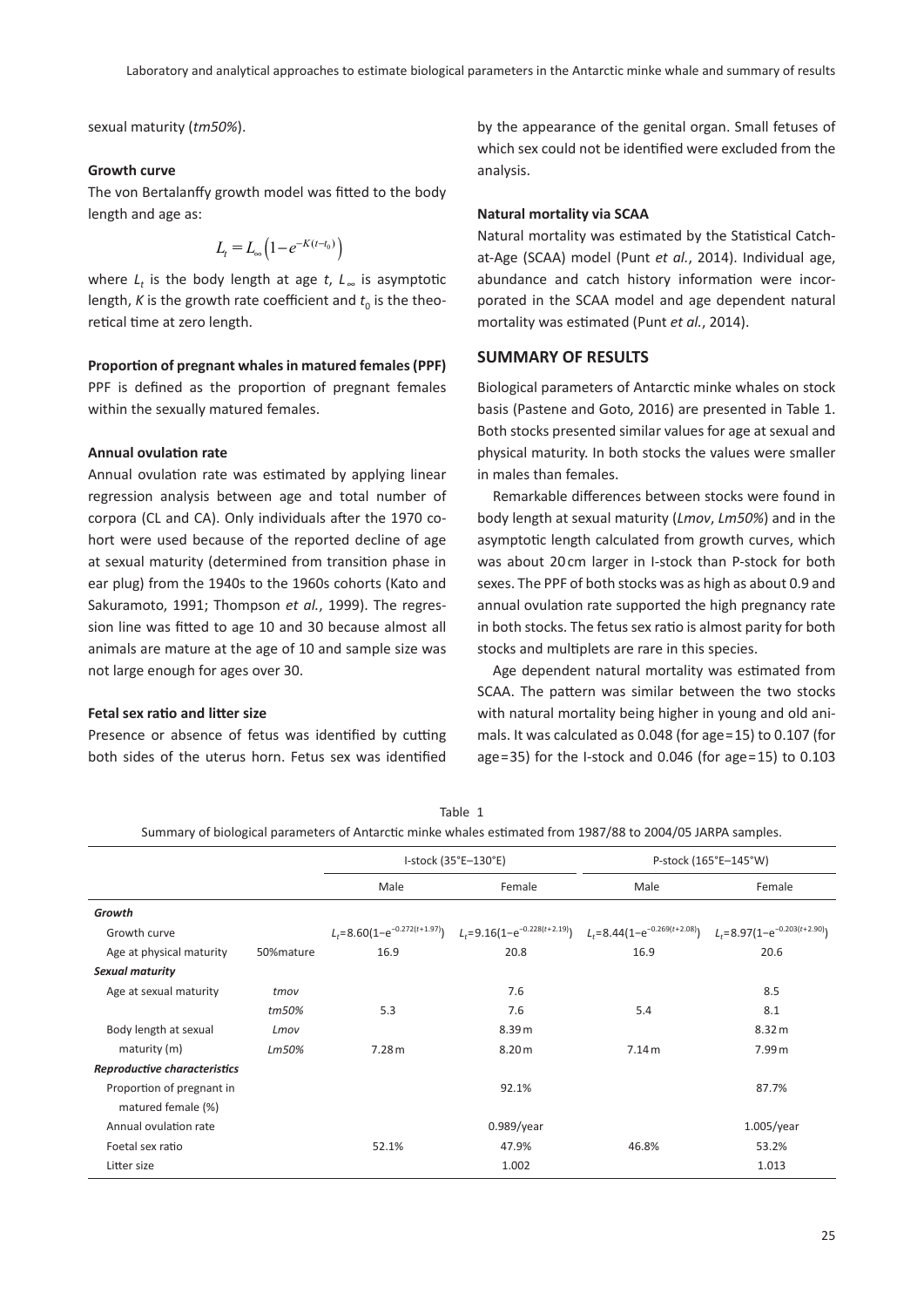

Figure 5. Time-trajectories of total (1+) population size (upper panels), age-specific natural mortality (center panels), and total (1+) population size relative to carrying capacity (lower panels) for three ways to model natural mortality (the Siler model, autoregressive and piecewise linear) of two stocks of Antarctic minke whale (from Punt *et al.*, 2014). Biological data obtained from both JARPA and JARPAII were used in the SCAA.

(for age=35) for P-stock (Figure 5) (Punt *et al.*, 2014). Time-trajectories derived from SCAA showed that total population size of Antarctic minke whale increased until 1970's and then declined until 2000's for both stocks (Figure 5) (Punt *et al.*, 2014).

#### **DISCUSSION**

At present examination of earplugs is the only practicable means to obtain age data at the annual scale. The earplug has proved to be a valid and useful tool for age determination (Lockyer, 1984b), and is the only method providing age data accurate enough for population-level analyses such as the SCAA of Antarctic minke whales. Because there are a number of whales sampled with unreadable earplugs, the feasibility of other ageing techniques is being investigated by ICR scientists such as that based on enantiomers of aspartic acid in eye lens, which are measured using high performance liquid chromatography (Yasunaga *et al.*, 2017) and the DNA methylation approach which was applied to humpback whale (Polanowski *et al.*, 2014). Potentially these techniques could complement the age information obtained from earplugs.

Age and other reproductive data obtained by JARPA and JARPAII enabled the estimation of important biological parameters in the Antarctic minke whale, which are significant for assessment and management of this species in the Antarctic. Of particular importance was the estimate of age-specific natural mortality rate (Punt *et al.*, 2014) in this species, which was one of the main research objectives of JARPA.

Another important aspect was that the estimation of biological parameters was made on the basis of biological stocks and not on the basis of politically-based geographical boundaries. It was found that some biological parameters differed between stocks.

Some of the biological parameters are known to change in response to changes in abundance, food availability or competition with other species (Gambell, 1973; Lockyer, 1979; Kato, 1986b, 1987). Monitoring of biological parameters is useful for understanding of the present status of stocks and to predict future trends, which are essential for sustainable management of whale stocks. Moreover, information on biological parameters is useful to improve the performance of the Revised Management Procedure (RMP).

# **ACKNOWLEDGEMENTS**

Sincere thanks are due to all researchers and crews who participated in the JARPA/JARPAII surveys.

#### **REFERENCES**

- Best, P.B. 1982. Seasonal abundance, feeding, reproduction, age and growth in minke whales off Durban (with incidental observations from the Antarctic). *Rep. int. Whal. Commn* 32: 759–786.
- Gambell, R. 1973. Some effects of exploitation on reproduction in whales. *J. Reproduct. Fert.* (Suppl.) 19: 533–553.
- International Whaling Commission. 1998. Report of the Scientific Committee. *Rep. int. Whal. Commn* 48: 53–127.
- International Whaling Commission. 2012. Report of the Scientific Committee. *J. Cetacean Res. Manage.* (Suppl.) 13: 1–73.
- Kato, H. 1982. Some biological parameters for the Antarctic minke whale. *Rep. int. Whal. Commn* 32: 935–945.
- Kato, H. 1983. Some considerations on the decline in age at sexual maturity of the Antarctic minke whale. *Rep. int. Whal. Commn* 33: 393–399.
- Kato, H. 1986a. Study on changes in biological parameters and population dynamics of southern minke whales. Doctoral Thesis, Hokkaido University. 145 pp. (in Japanese).
- Kato, H. 1986b. Changes in biological parameters of Balaenopterid whales in the Antarctic, with special reference to southern minke whale. *Mem. Natl. Inst. Polar Res.* (Special